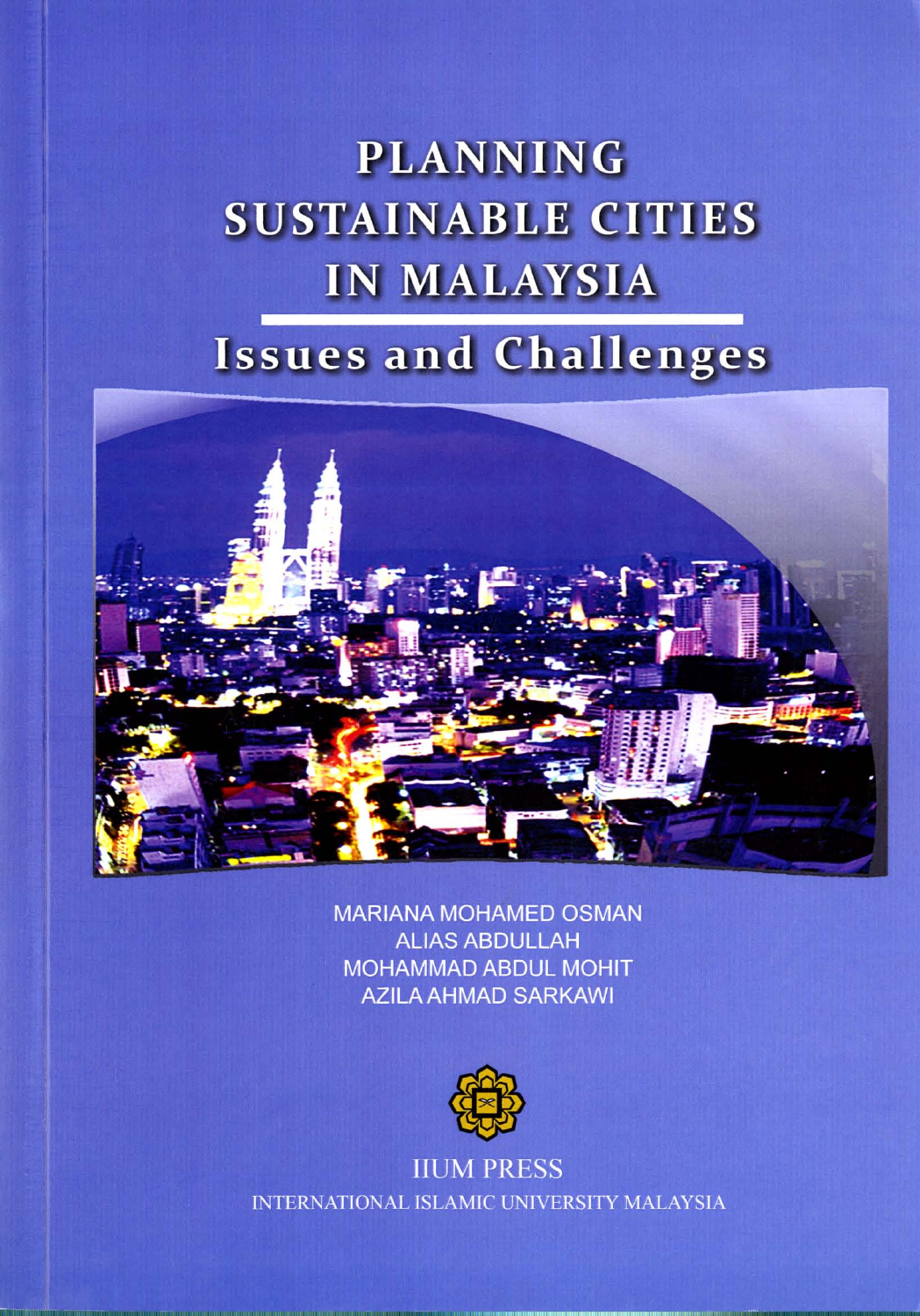## PLANNING SUSTAINABLE CITIES IN MALAYSIA **Issues and Challenges**

MARIANA MOHAMED OSMAN ALIAS ABDULLAH MOHAMMAD ABDUL MOHIT AZILA AHMAD SARKAWI



HUM PRESS INTERNATIONAL ISLAMIC UNIVERSITY MALAYSIA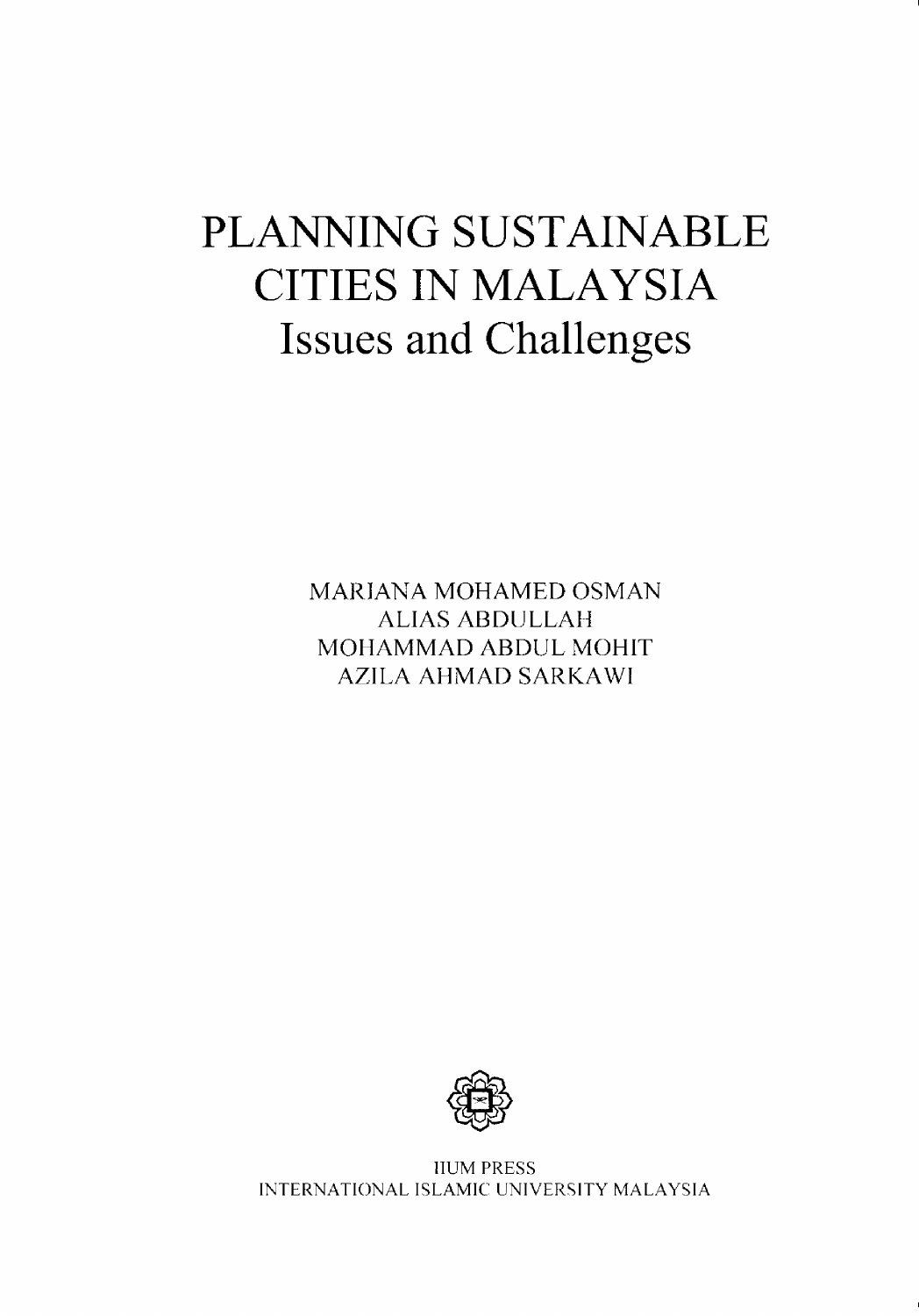#### Published by: IIUM Press International Islamic University Malaysia

#### First Edition, 2011 © IIUM Press, HUM

Individual contributors copyright © Prof. Dato' Dr. Mansor Ibrahim, Prof. Dato' Dr. Alias Abdullah, Prof. Dr. Mohammad Abdul Mohit, Assoc. Prof. Dr. Abdul Azeez Kadar Hamsa, Asst. Prof. Dr. Rustam Khairi Zahari, Asst. Prof. Dr. Mariana Mohamed Osman, Br. Samsuddin Jaafar, Asst. Prof. Dr. Lukman Hakim Mahamod, Asst. Prof. Dr. M. Zainora Asmawi, Asst. Prof. Dr. Azila Ahmad Sarkawi, Asst. Prof. Dr. Syafiee Shuid, Asst. Prof. Dr. Norzailawati Mohd Nor.

All rights reserved. No part of this publication may be reproduced, stored in a retrieval system, or transmitted, in any form or by any means, electronic, mechanical, photocopying, recording, or otherwise, without any prior written permission of the publisher.

Mariana Mohamed Osman Built Environment Selected Writings Mariana Mohamed Osman

#### ISBN: 978-967-418-047-8

Printed by: HUM PRINTING SDN.BHO. No. I, Jalan Industri Batu Caves 1/3 Taman Perindustrian Batu Caves Batu Caves Centre Point 68100 Batu Caves Selangor Darul Ehsan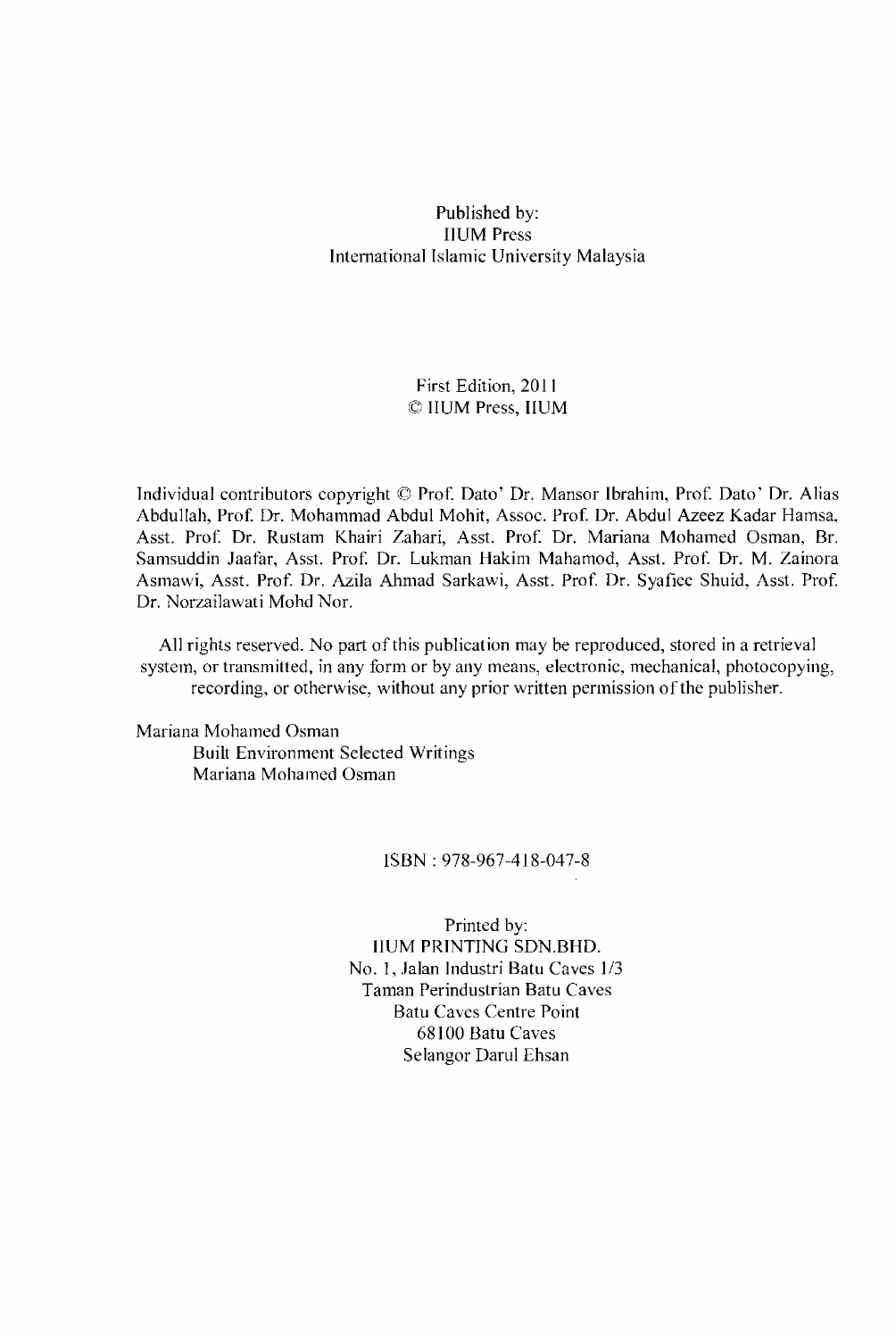### **CONTENTS**

|                   |                                                                                       | Page No. |
|-------------------|---------------------------------------------------------------------------------------|----------|
| Contents          |                                                                                       | V        |
| List of Tables    |                                                                                       | V11      |
| List of Figures   |                                                                                       | viii     |
| Foreword          |                                                                                       | ix       |
| Preface           |                                                                                       | xi       |
| Contributors      |                                                                                       | xiii     |
| <b>CHAPTER 1:</b> | <b>THE PROVISION OD MUSALLA FACILITIES IN</b><br><b>SELECTED MULTI-LEVEL SHOPPING</b> | 1        |
|                   | <b>COMPLEXES OF KUALA LUMPUR, MALAYSIA</b><br>Mohammad Abdul Mohit and Suraiya Alisa  |          |
| <b>CHAPTER 2:</b> | <b>APPLICATION OF GIS SITE SUITABILITY</b>                                            | 12       |
|                   | <b>ANALYSIS TO IDENTIFY SITES FOR POLICE</b>                                          |          |
|                   | <b>STATIONS IN URBAN AREAS: A CASE STUDY OF</b>                                       |          |
|                   | WANGSA MAJU, KUALA LUMPUR                                                             |          |
|                   | Samsuddin Jaafar and Zul Aiman Md. Salleh                                             |          |
| <b>CHAPTER 3:</b> | A STUDY ON THE EFFECTIVENESS OF NEW                                                   | 20       |
|                   | <b>STATIC INFORMATION SIGNAGE IN</b>                                                  |          |
|                   | <b>INTERNATIONAL ISLAMIC UNIVERSITY</b>                                               |          |
|                   | <b>MALAYSIA, GOMBAK CAMPUS</b>                                                        |          |
|                   | Syahriah Bachok and Syazwani Sahrir                                                   |          |
| <b>CHAPTER 4:</b> | <b>FACTORS INFLUENCING THE DECISION TO</b>                                            | 33       |
|                   | WALK IN CAMPUS: A CASE STUDY OF                                                       |          |
|                   | UNIVERSITY OF MALAYA, PETALING JAYA                                                   |          |
|                   | Mariana Mohamed Osman and Nuraihan Mohd Ibrahim                                       |          |
| <b>CHAPTER 5:</b> | ASSESSING TRAFFIC MANAGEMENT MEASURES                                                 | 44       |
|                   | IN THE CITY ROADS OF KUALA LUMPUR                                                     |          |
|                   | Abdul Azeez Kadar Hamsa                                                               |          |
| <b>CHAPTER 6:</b> | AN OVERVIEW OF GIS BASED ANALYSIS IN                                                  | 51       |
|                   | <b>SCHOOL SITING IN MALAYSIA</b>                                                      |          |
|                   | Alias Abdullah, M Zainora Asmawi and Md Farabi Yussof<br>Md Yussof                    |          |
|                   |                                                                                       |          |